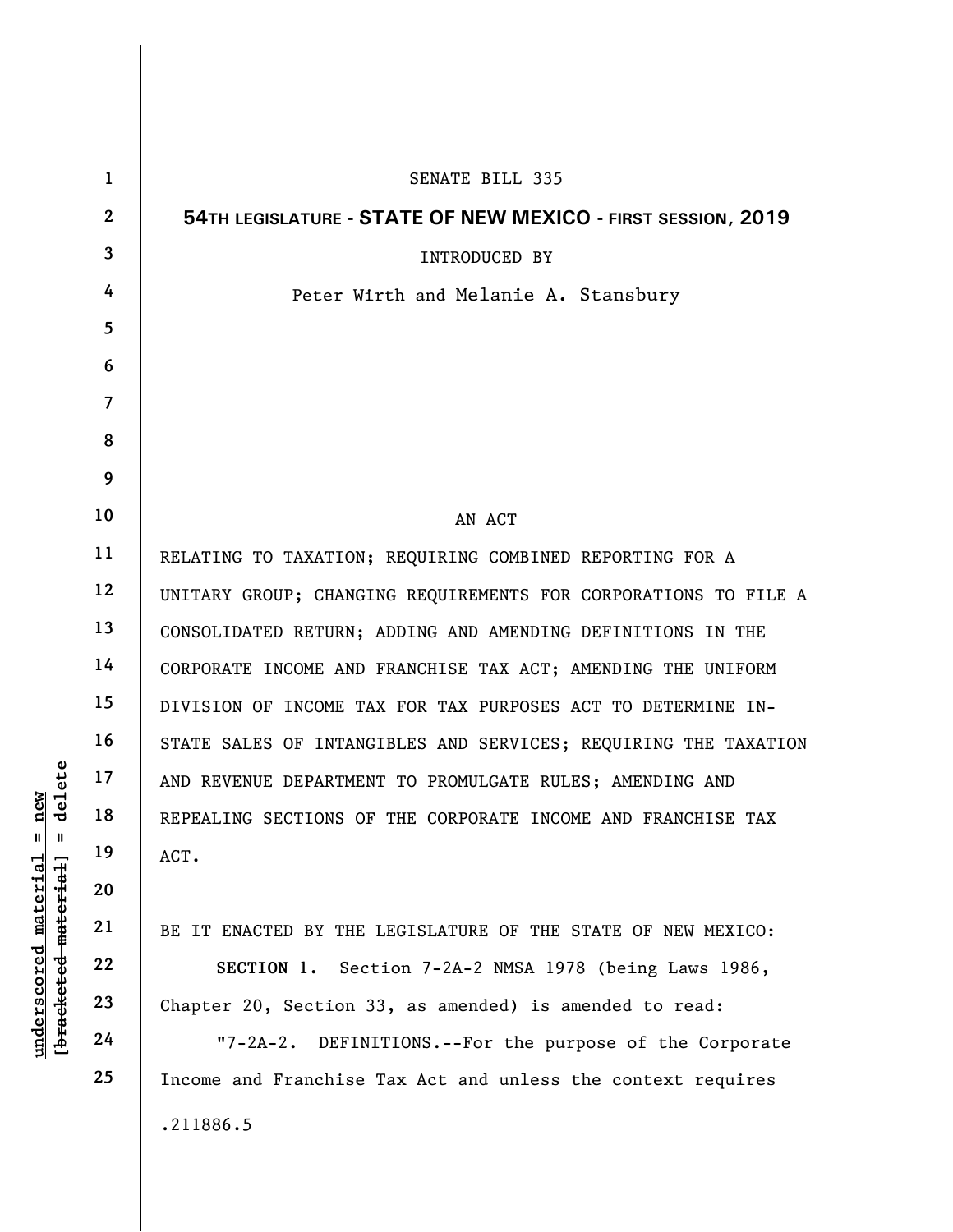**1**  otherwise:

**2 3**  [A. "affiliated group" means that term as it is used in the Internal Revenue Code;

**4 5**  B. A. "bank" means any national bank, national banking association, state bank or bank holding company;

**6 7 8 9 10 11 12**  B. "apportioned net income" or "apportioned net loss" means net income or loss allocated and apportioned to New Mexico pursuant to the provisions of the Corporate Income and Franchise Tax Act or the Uniform Division of Income for Tax Purposes Act, but excluding from the sales factor any sales that represent intercompany transactions between members of the filing group;

**13 14 15 16**  C. "base income or loss" means [that part of the taxpayer's income defined as taxable income and upon which the federal income tax is calculated in the Internal Revenue Code for income tax purposes plus:

(1) for taxable years beginning on or after January 1, 1991, the amount of the net operating loss deduction allowed by Section 172(a) of the Internal Revenue Code, as that section may be amended or renumbered, and claimed by the taxpayer for that year;

(2) interest received on a state or local bond; and (3) the amount of any deduction claimed in

calculating taxable income for all expenses and costs directly

.211886.5

delete **[bracketed material] = delete**  $anderscored material = new$ **underscored material = new**  $\mathbf{I}$ bracketed material

**17** 

**18** 

**19** 

**20** 

**21** 

**22** 

**23** 

**24** 

**25**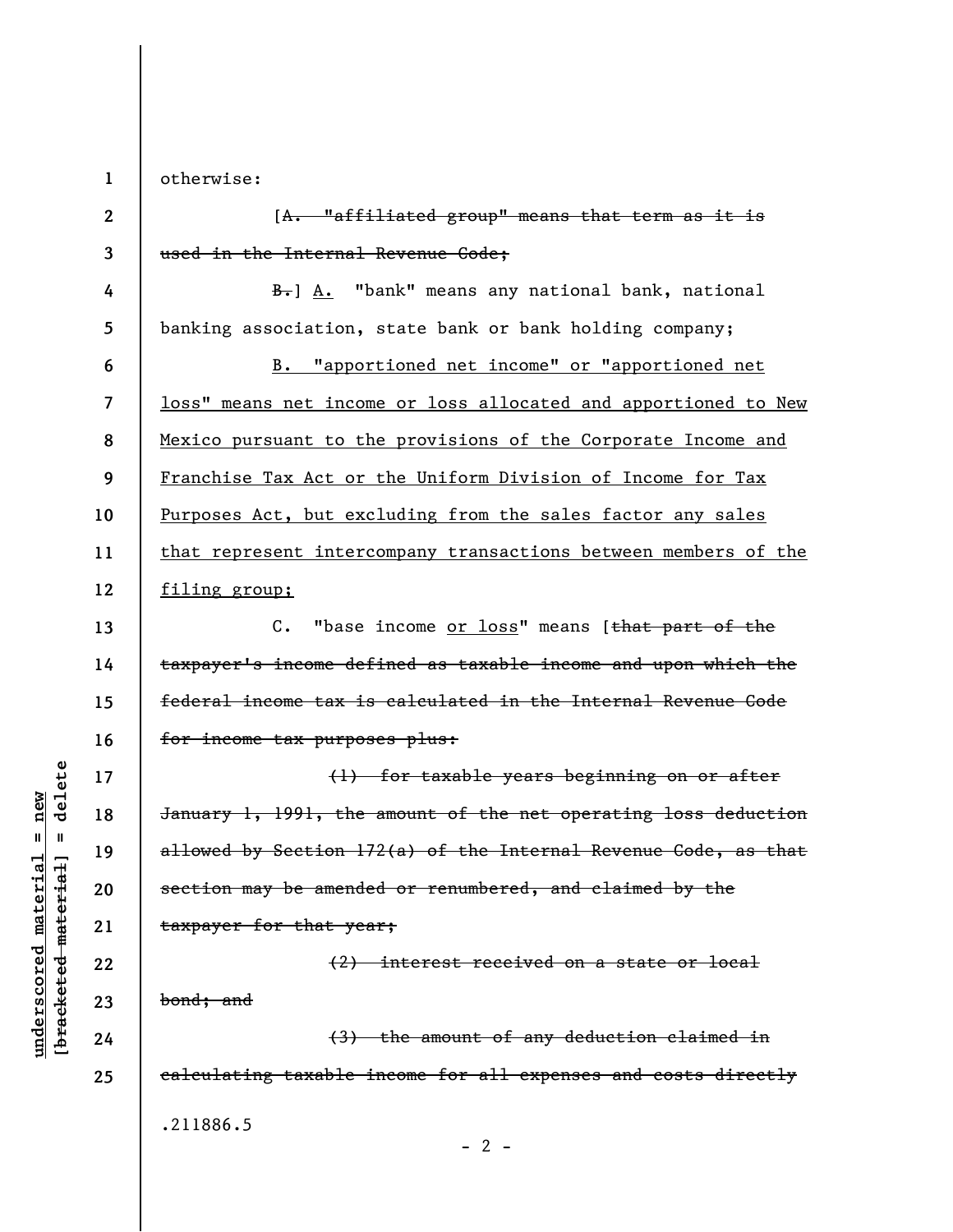| $\mathbf{1}$ | or indirectly paid, accrued or incurred to a captive real       |
|--------------|-----------------------------------------------------------------|
| $\mathbf{2}$ | estate investment trust] the federal taxable income or the      |
| 3            | federal net operating loss of a corporation for the taxable     |
| 4            | year calculated pursuant to the Internal Revenue Code, after    |
| 5            | special deductions but without any deduction for net operating  |
| 6            | losses, as if the corporation filed a federal tax return as a   |
| 7            | separate domestic entity, modified as follows:                  |
| 8            | (1) adding to that income or loss:                              |
| 9            | (a) interest received on a state or                             |
| 10           | local bond exempt under the Internal Revenue Code;              |
| 11           | (b) the amount of any deduction claimed                         |
| 12           | in calculating taxable income for all expenses and costs        |
| 13           | directly or indirectly paid, accrued or incurred to a captive   |
| 14           | <u>real estate investment trust; and</u>                        |
| 15           | (c) the amount of any deduction, other                          |
| 16           | than for premiums, for amounts paid directly or indirectly to a |
| 17           | commonly controlled entity that is exempt from corporate income |
| 18           | tax pursuant to Section 7-2A-4 NMSA 1978;                       |
| 19           | (2) subtracting from that income or loss:                       |
| 20           | (a) income from obligations of the                              |
| 21           | United States net of expenses incurred to earn that income; and |
| 22           | (b) other amounts that the state is                             |
| 23           | prohibited from taxing because of the laws or constitution of   |
| 24           | this state or the United States net of any related expenses;    |
| 25           | <u>and</u>                                                      |
|              | .211886.5                                                       |

## $[**bracket eted metert et**] = **del et e**$ **[bracketed material] = delete**  $underscored material = new$ **underscored material = new**

 $\overline{\phantom{a}}$ 

- 3 -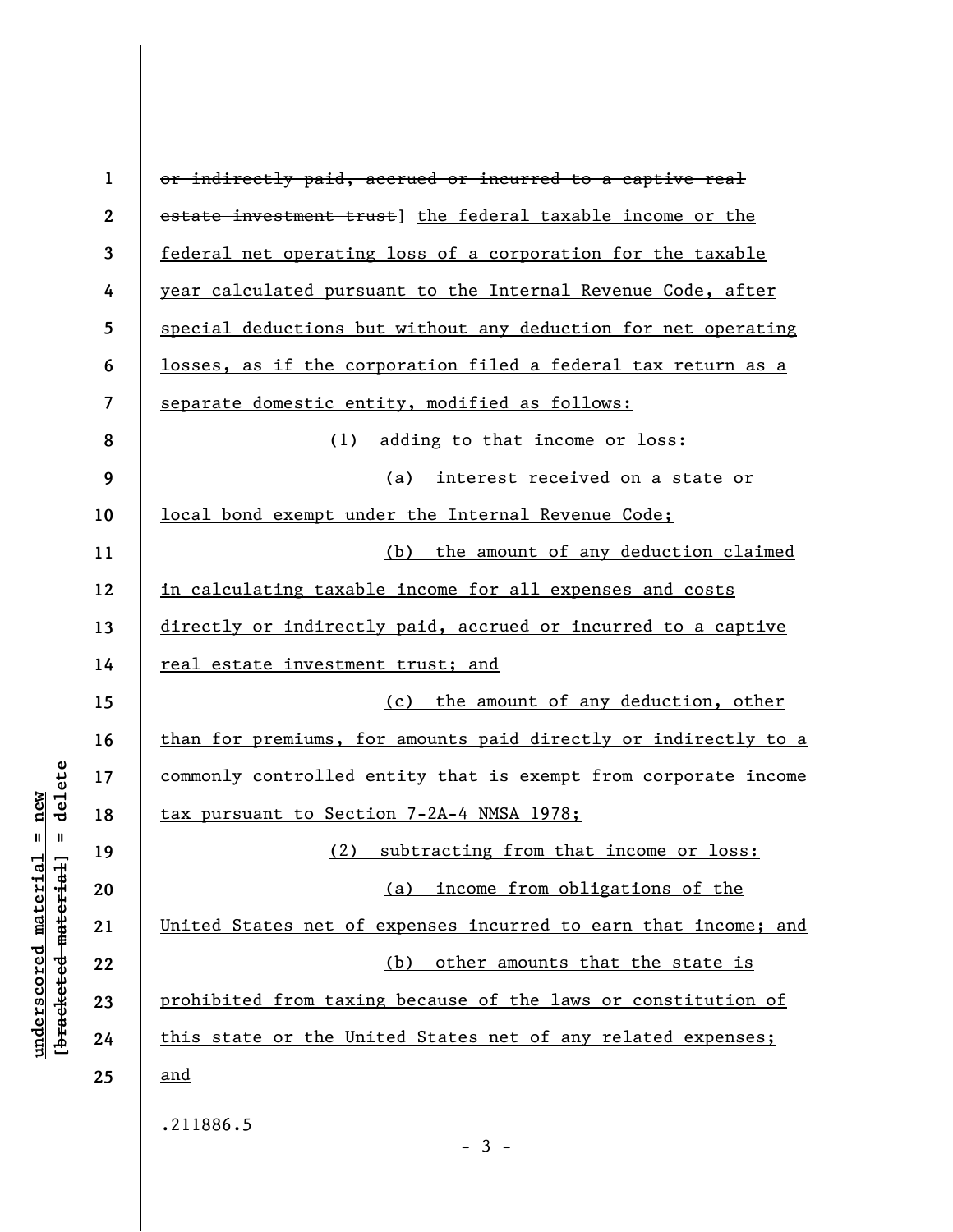(3) making other adjustments deemed necessary to properly reflect income of the unitary business, including attribution of income or expense related to unitary assets held by related corporations that are not part of the filing group;

**5 6 7 8 9 10 11 12 13**  D. "captive real estate investment trust" means a corporation, trust or association taxed as a real estate investment trust pursuant to Section 857 of the Internal Revenue Code, the shares or beneficial interests of which are not regularly traded on an established securities market; provided that more than fifty percent of any class of beneficial interests or shares of the real estate investment trust are owned directly, indirectly or constructively by the taxpayer during all or a part of the taxpayer's taxable year;

**14 15 16 17 18 19 20 21 22 23 24 25**  E. "common ownership" means the direct or indirect control or ownership of more than fifty percent of the outstanding voting stock, ownership of which shall be determined pursuant to Section 1563 of the Internal Revenue Code, as that section may be amended or renumbered, of: (1) a parent-subsidiary controlled group as defined in Section 1563 of the Internal Revenue Code, except that fifty percent shall be substituted for eighty percent; (2) a brother-sister controlled group as defined in Section 1563 of the Internal Revenue Code; or (3) three or more corporations each of which is a member of a group of corporations described in Paragraph .211886.5

- 4 -

 $\frac{1}{2}$  intereted material = delete **[bracketed material] = delete**  $anderscored material = new$ **underscored material = new**

**1** 

**2** 

**3** 

**4**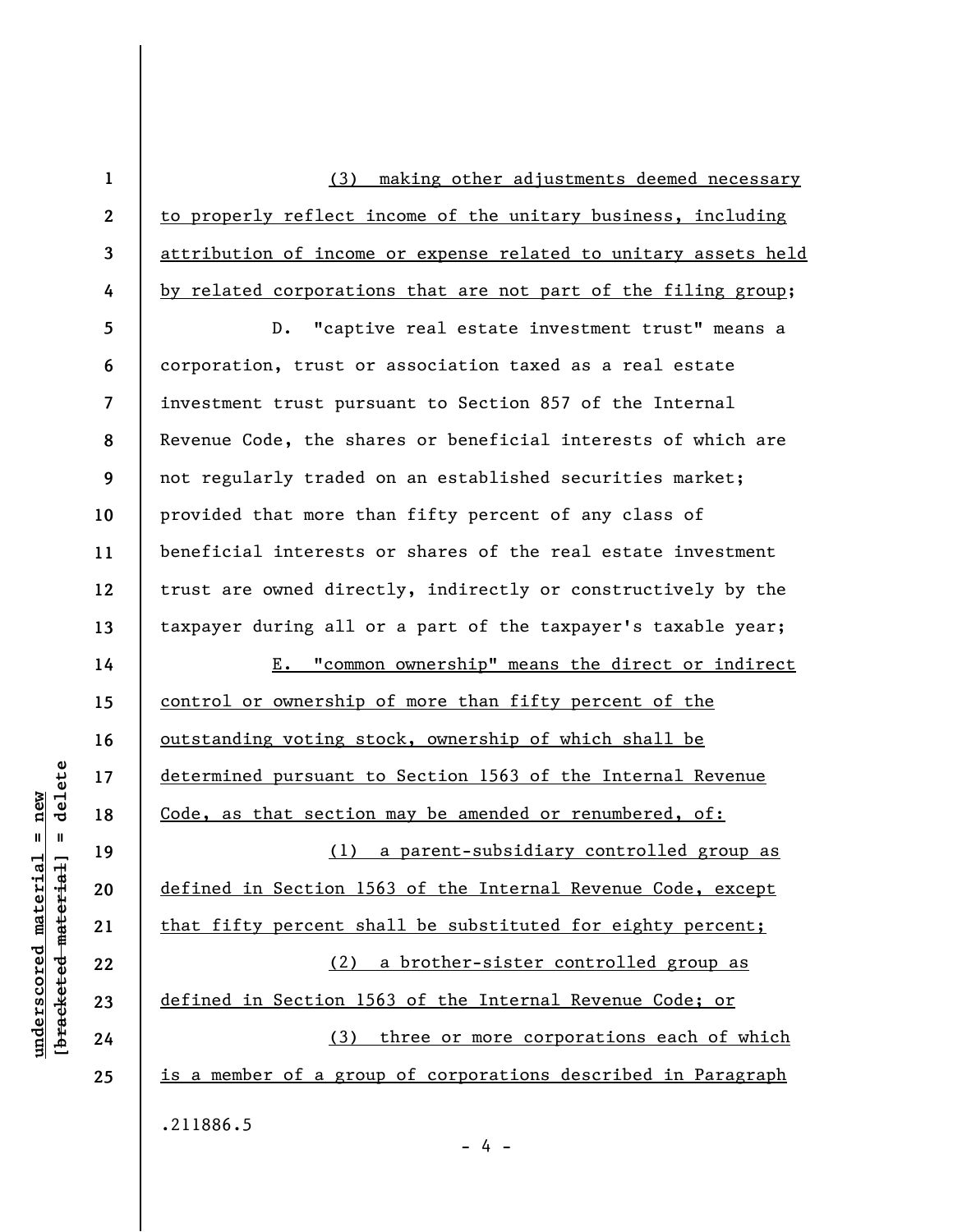| $\mathbf{1}$     | (1) or (2) of this subsection, and one of which is:             |
|------------------|-----------------------------------------------------------------|
| $\boldsymbol{2}$ | (a)<br>a common parent corporation included                     |
| 3                | in a group of corporations described in Paragraph (1) of this   |
| 4                | subsection; and                                                 |
| 5                | included in a group of corporations<br>(b)                      |
| 6                | described in Paragraph (2) of this subsection;                  |
| $\overline{7}$   | F. "consolidated group" means the group of entities             |
| 8                | properly filing a federal consolidated return under the         |
| 9                | Internal Revenue Code for the taxable year;                     |
| 10               | [E.] G. "corporation" means corporations, joint                 |
| 11               | stock companies, real estate trusts organized and operated      |
| 12               | under the Real Estate Trust Act, financial corporations and     |
| 13               | banks, other business associations and, for corporate income    |
| 14               | tax purposes, partnerships and limited liability companies      |
| 15               | taxed as corporations under the Internal Revenue Code;          |
| 16               | $[F1]$ H. "department" means the taxation and revenue           |
| 17               | department, the secretary of taxation and revenue or any        |
| 18               | employee of the department exercising authority lawfully        |
| 19               | delegated to that employee by the secretary;                    |
| 20               | I. "filing group" means the group of corporations               |
| 21               | properly included in the return for a taxpayer for a particular |
| 22               | taxable year;                                                   |
| 23               | [G.] J. "fiscal year" means any accounting period               |
| 24               | of twelve months ending on the last day of any month other than |
| 25               | December;                                                       |
|                  | .211886.5                                                       |
|                  |                                                                 |

- 5 -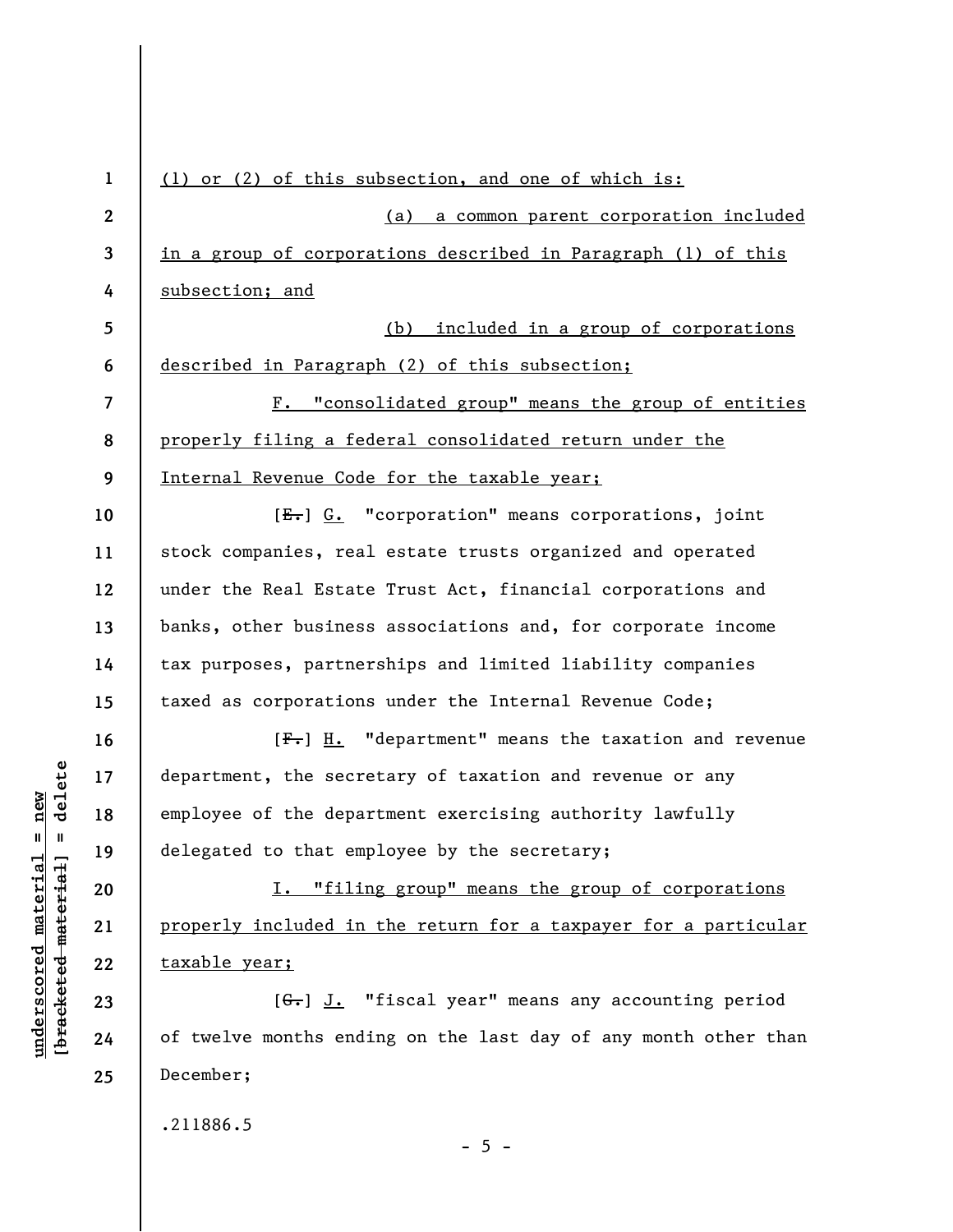| $\mathbf{1}$     | "grandfathered net operating loss carryover"<br>K.              |
|------------------|-----------------------------------------------------------------|
| $\boldsymbol{2}$ | means:                                                          |
| 3                | (1) the amount of net loss properly reported                    |
| 4                | to New Mexico in taxable years beginning January 1, 2014 and    |
| 5                | prior to January 1, 2020 as part of a timely filed original     |
| 6                | return, to the extent such loss can be attributed to one or     |
| 7                | more corporations that are properly included in the taxpayer's  |
| 8                | return for the first taxable year beginning on or after January |
| 9                | 1, 2020;                                                        |
| 10               | (2)<br>reduced by:                                              |
| 11               | (a) adding back deductions that were                            |
| 12               | taken by the corporation or corporations for royalties or       |
| 13               | interest paid to one or more related corporations, but only to  |
| 14               | the extent that such adjustment would not create a net loss for |
| 15               | such related corporations; and                                  |
| 16               | (b) the amount of net operating loss                            |
| 17               | deductions taken prior to January 1, 2020, that would be        |
| 18               | charged against those losses consistent with the Internal       |
| 19               | Revenue Code and provisions of the Corporate Income and         |
| 20               | Franchise Tax Act applicable to the year of the deduction; and  |
| 21               | (3) apportioned to New Mexico using the                         |
| 22               | apportionment factors that can properly be attributed to the    |
| 23               | corporation or corporations for the year of the net loss;       |
| 24               | [H.] L. "Internal Revenue Code" means the United                |
| 25               | States Internal Revenue Code of 1986, as amended;               |
|                  | .211886.5                                                       |

 $- 6 -$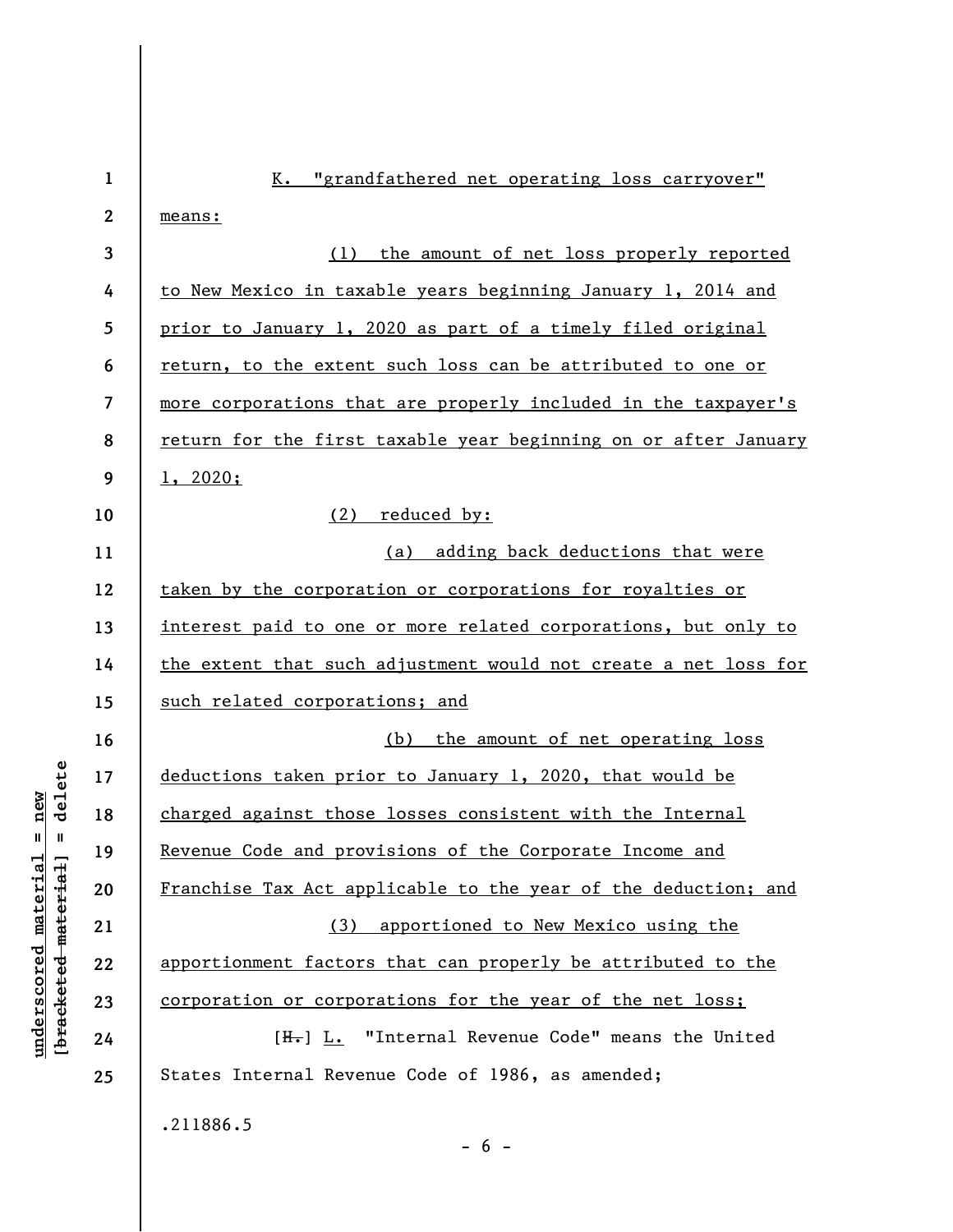| $\mathbf{1}$ | $[\frac{1}{\cdot}, \frac{1}{\cdot}, \frac{1}{\cdot}]$ "net income <u>or loss</u> " means: [base income |
|--------------|--------------------------------------------------------------------------------------------------------|
| $\mathbf{2}$ | adjusted to exclude:                                                                                   |
| 3            | (1) income from obligations of the-                                                                    |
| 4            | United States less expenses incurred to earn that income;                                              |
| 5            | (2) other amounts that the state is prohibited                                                         |
| 6            | from taxing because of the laws or constitution of this state                                          |
| 7            | or the United States;                                                                                  |
| 8            | (3) for taxable years that began prior to                                                              |
| 9            | January 1, 1991, an amount equal to the sum of:                                                        |
| 10           | (a) net operating loss carryback                                                                       |
| 11           | deductions to that year from taxable years beginning prior to                                          |
| 12           | January 1, 1991 claimed and allowed, as provided by the                                                |
| 13           | Internal Revenue Code; and                                                                             |
| 14           | (b) net operating loss carryover                                                                       |
| 15           | deductions to that year claimed and allowed;                                                           |
| 16           | (4) for taxable years beginning on or after                                                            |
| 17           | January 1, 1991 and prior to January 1, 2013, an amount equal                                          |
| 18           | to the sum of any net operating loss carryover deductions to                                           |
| 19           | that year claimed and allowed; provided that the amount of any                                         |
| 20           | net operating loss carryover from a taxable year beginning on                                          |
| 21           | or after January 1, 1991 and prior to January 1, 2013 may be                                           |
| 22           | excluded only as follows:                                                                              |
| 23           | (a) in the case of a timely filed                                                                      |
| 24           | return, in the taxable year immediately following the taxable                                          |
| 25           | year for which the return is filed; or                                                                 |
|              | .211886.5                                                                                              |

- 7 -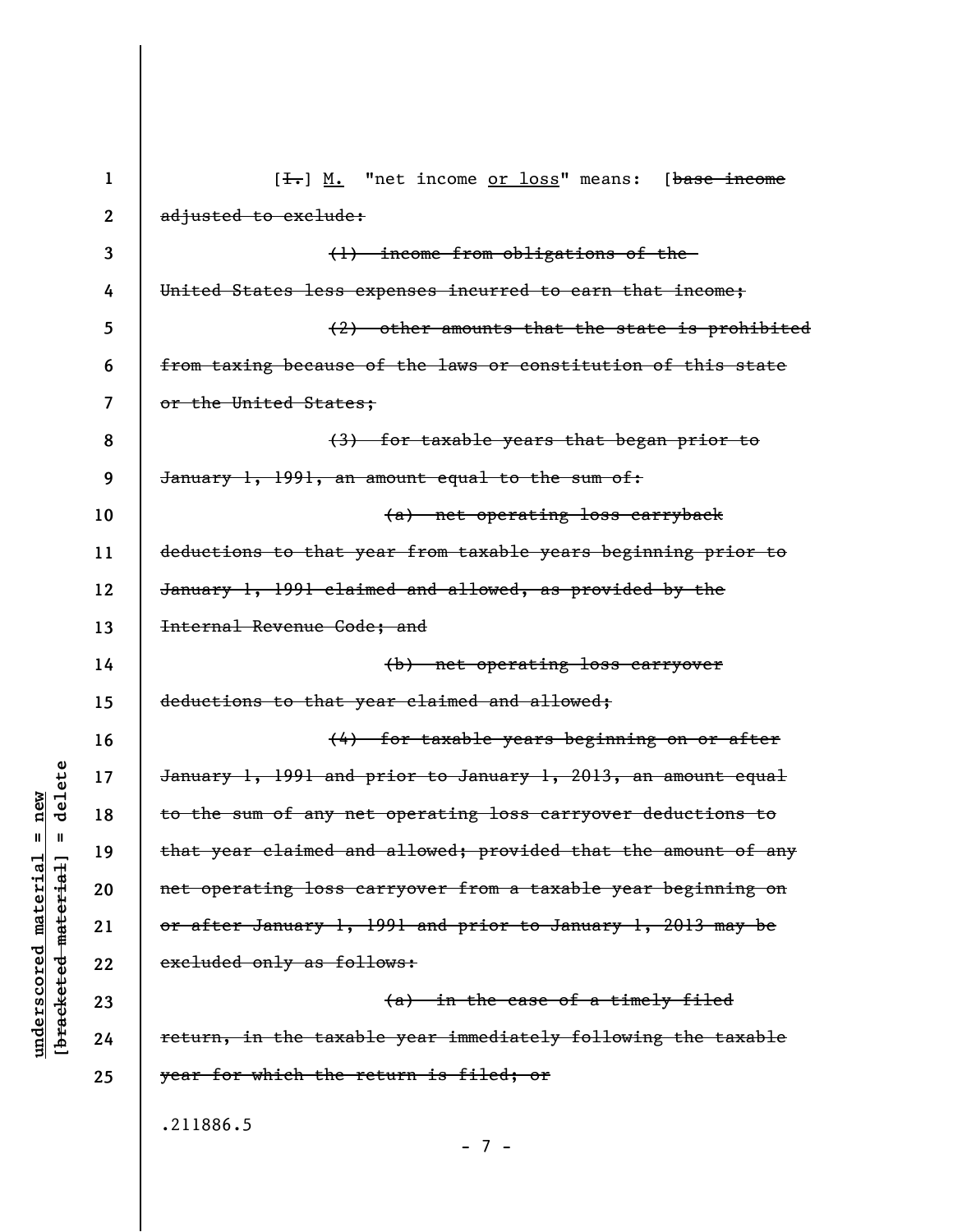| $\mathbf 1$  | (b) in the case of amended returns or                           |
|--------------|-----------------------------------------------------------------|
| $\mathbf{2}$ | original returns not timely filed, in the first taxable year    |
| 3            | beginning after the date on which the return or amended return  |
| 4            | establishing the net operating loss is filed; and               |
| 5            | (e) in either case, if the net operating                        |
| 6            | loss carryover exceeds the amount of net income exclusive of    |
| 7            | the net operating loss carryover for the taxable year to which  |
| 8            | the exclusion first applies, in the next four succeeding        |
| 9            | taxable years in turn until the net operating loss carryover is |
| 10           | exhausted for any net operating loss carryover from a taxable   |
| 11           | year prior to January 1, 2013; in no event may a net operating  |
| 12           | loss carryover from a taxable year beginning prior to January   |
| 13           | 1, 2013 be excluded in any taxable year after the fourth        |
| 14           | taxable year beginning after the taxable year to which the      |
| 15           | exclusion first applies; and                                    |
| 16           | (5) for taxable years beginning on or after                     |
| 17           | January 1, 2013, an amount equal to the sum of any net          |
| 18           | operating loss carryover deductions to that year claimed and    |
| 19           | allowed; provided that the amount of any net operating loss     |
| 20           | carryover may be excluded only as follows:                      |
| 21           | (a) in the case of a timely filed                               |
| 22           | return, in the taxable year immediately following the taxable   |
| 23           | year for which the return is filed; or                          |
| 24           | (b) in the case of amended returns or                           |
| 25           | original returns not timely filed, in the first taxable year    |
|              | .211886.5                                                       |
|              | $-8 -$                                                          |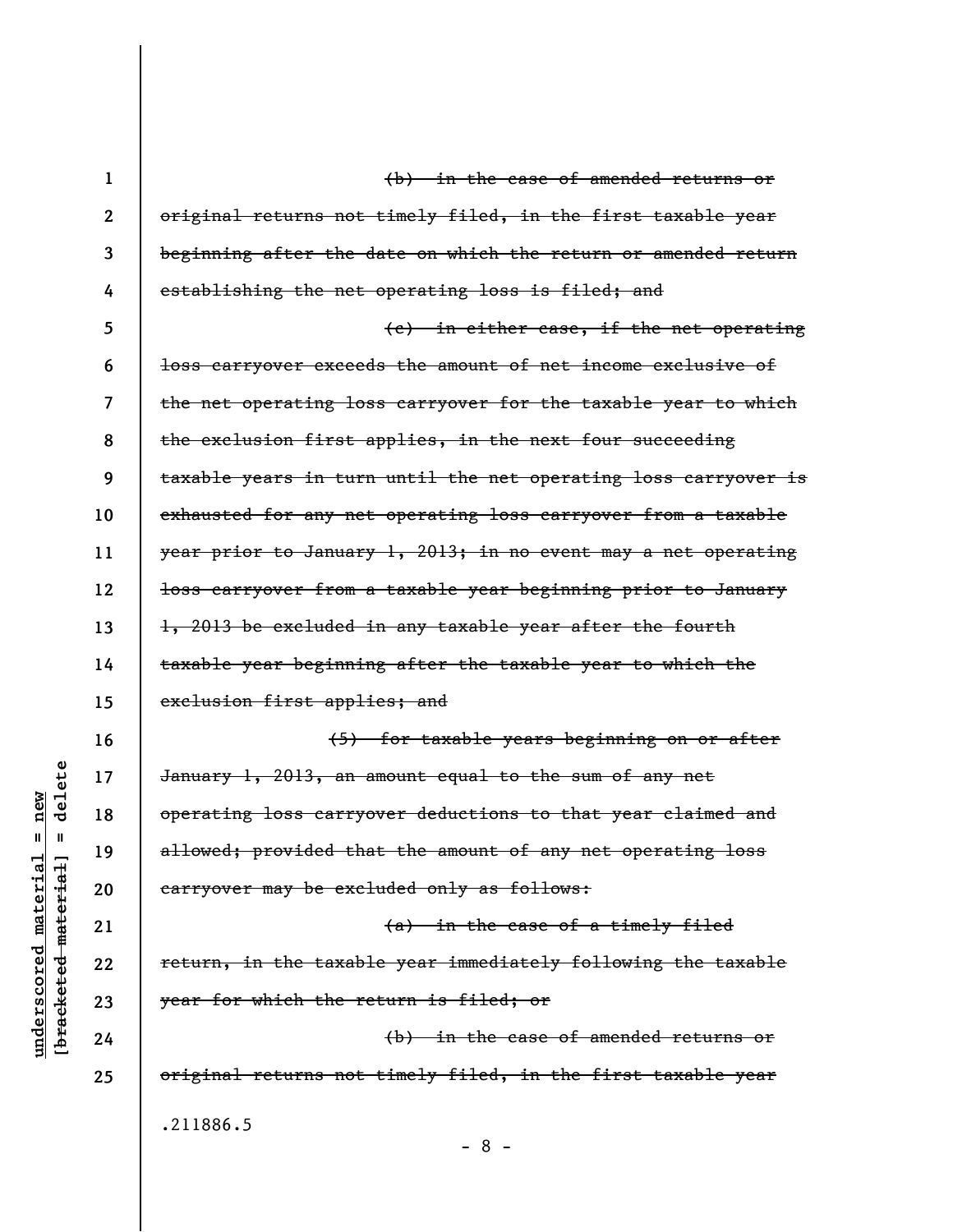| $\mathbf{1}$ | beginning after the date on which the return or amended return             |
|--------------|----------------------------------------------------------------------------|
| $\mathbf{2}$ | establishing the net operating loss is filed; and                          |
| 3            | (e) in either case, if the net operating                                   |
| 4            | loss carryover exceeds the amount of net income exclusive of               |
| 5            | the net operating loss carryover for the taxable year to which             |
| 6            | the exclusion first applies, in the next nineteen succeeding               |
| 7            | taxable years in turn until the net operating loss carryover is            |
| 8            | exhausted for any net operating loss carryover from a taxable              |
| 9            | <del>year beginning on or after January 1, 2013; in no event shall a</del> |
| 10           | net operating loss carryover from a taxable year beginning: 1)             |
| 11           | prior to January 1, 2013 be excluded in any taxable year after             |
| 12           | the fourth taxable year beginning after the taxable year to                |
| 13           | which the exclusion first applies; and 2) on or after January              |
| 14           | 1, 2013 be excluded in any taxable year after the nineteenth               |
| 15           | taxable year beginning after the taxable year to which the                 |
| 16           | exclusion first applies;                                                   |
| 17           | J. "net operating loss" means any net operating                            |
| 18           | <del>loss, as defined by Section 172(c) of the Internal Revenue</del>      |
| 19           | Code, as that section may be amended or renumbered, for a                  |
| 20           | taxable year as further increased by the income, if any, from              |
| 21           | obligations of the United States for that year less related                |
| 22           | expenses; ]                                                                |
| 23           | (1) the base income or loss of a corporation                               |
| 24           | properly filing a tax return as a separate entity; or                      |

properly filing a tax return as a separate entity; or (2) the combined base income and losses of

.211886.5

 $[$ bracketed material] = delete **[bracketed material] = delete**  $underscored material = new$ **underscored material = new**

**25** 

- 9 -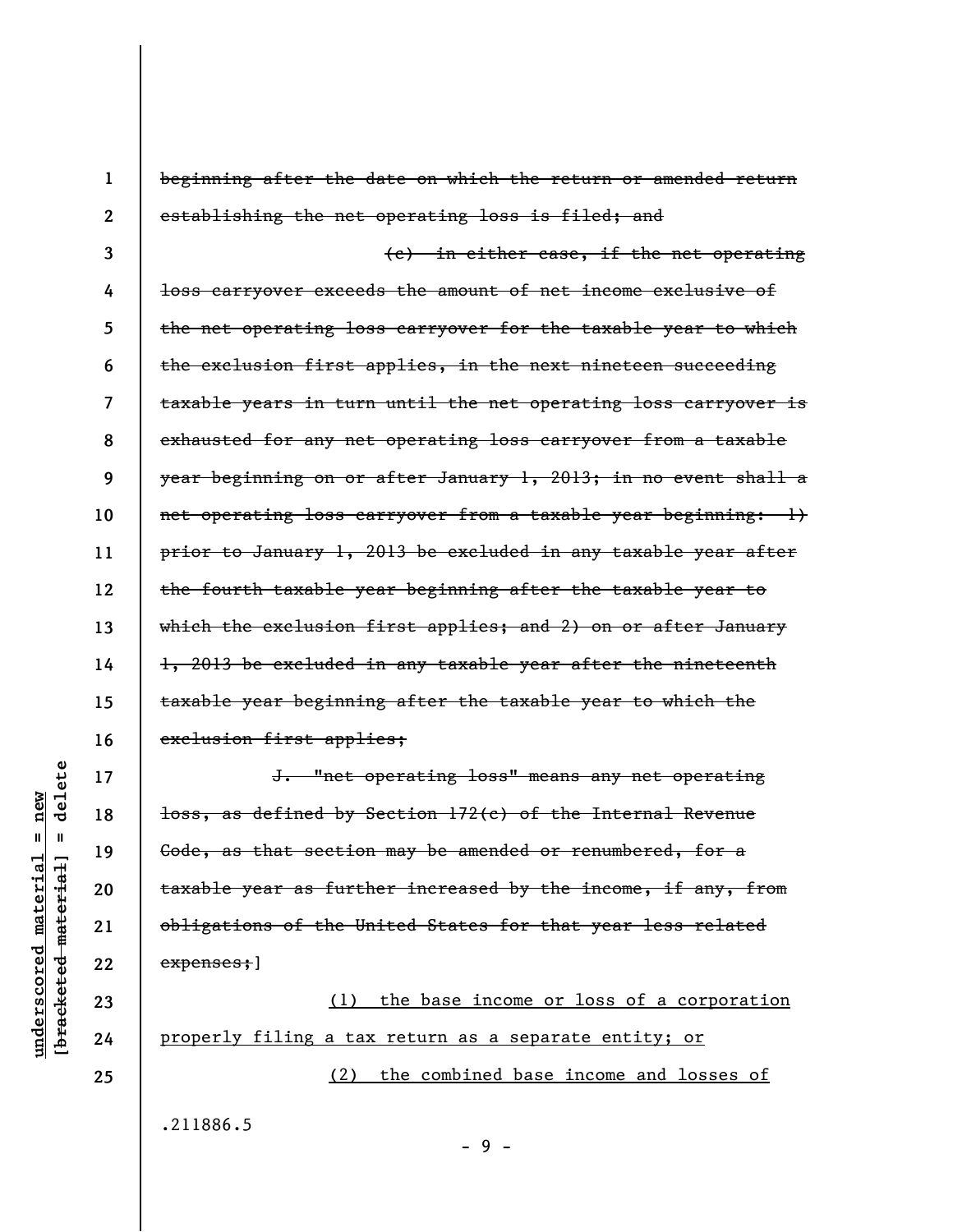**1 2 3 4 5 6 7 8 9 10 11 12 13 14 15 16 17 18 19 20 21 22 23 24 25**  corporations that are part of a filing group that is computed after eliminating intercompany income and expense in a manner consistent with the consolidated filing requirements of the Internal Revenue Code and the Corporate Income and Franchise Tax Act;  $[K-]$  N. "net operating loss carryover" means  $[t<sup>the</sup>]$ amount, or any portion of the amount, of a net operating loss for any taxable year that, pursuant to Paragraph (3), (4) or (5) of Subsection I of this section, may be excluded from base income) the apportioned net loss properly reported on an original or amended tax return for taxable years beginning on or after January 1, 2020 by the taxpayer: (1) plus: (a) the portion of an apportioned net loss properly reported to New Mexico for a taxable year beginning on or after January 1, 2020, on a separate year return, to the extent the taxpayer would have been entitled to include the portion of such apportioned net loss in the taxpayer's consolidated net operating loss carryforward under the Internal Revenue Code if the taxpayer filed a consolidated federal return; and (b) the taxpayer's grandfathered net operating loss carryover; and (2) minus: (a) the amount of the net operating loss .211886.5  $- 10 -$ 

 $b$ racketed material = delete **[bracketed material] = delete**  $anderscored material = new$ **underscored material = new**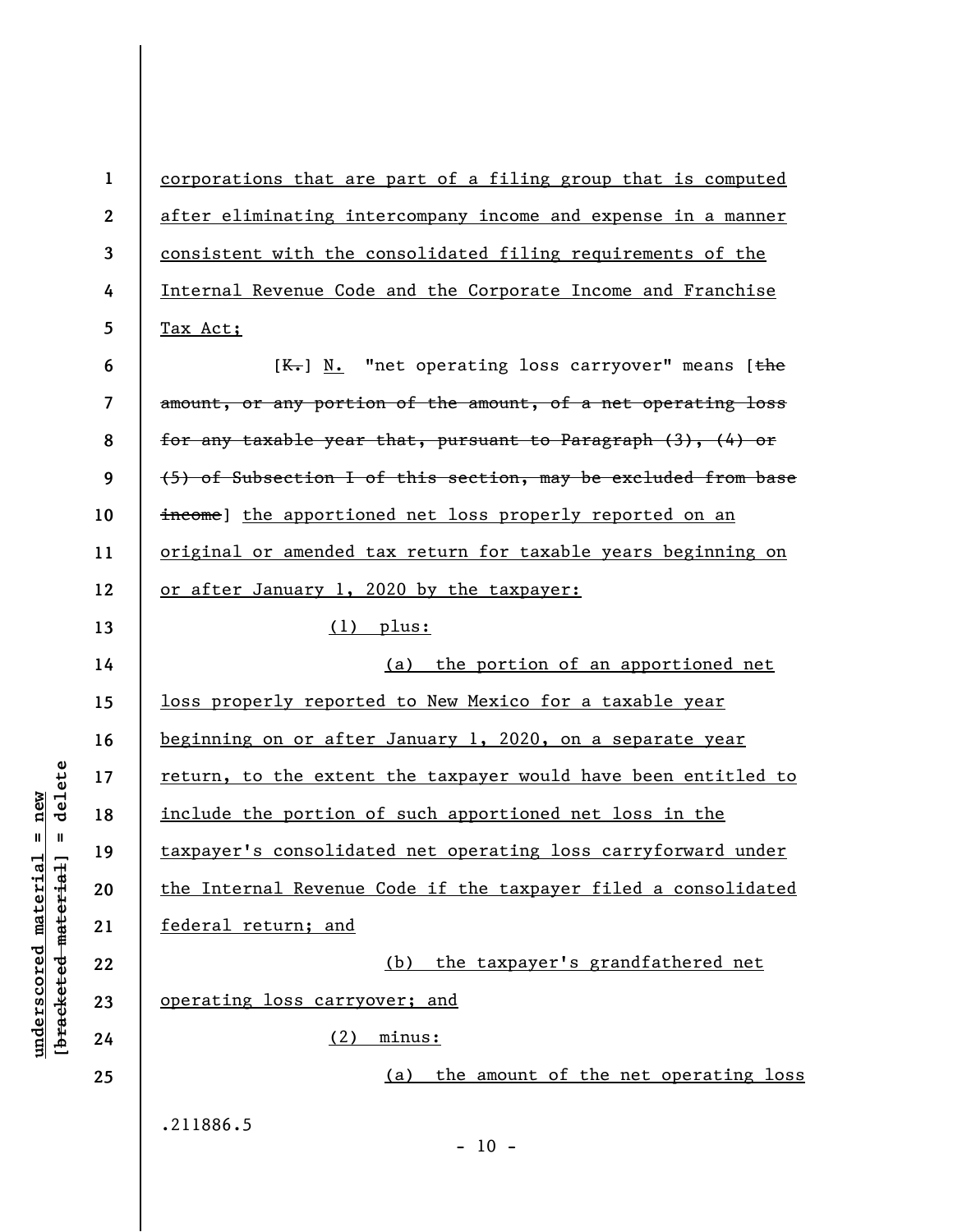**1 2 3 4 5 6 7 8 9 10 11 12 13 14 15 16 17 18 19 20 21 22 23**  carryover attributed to an entity that has left the filing group, computed in a manner consistent with the consolidated filing requirements of the Internal Revenue Code and applicable regulations, as if the taxpayer were filing a consolidated return; and (b) the amount of net operating loss deductions properly taken by the taxpayer; O. "net operating loss deduction" means the portion of the net operating loss carryover that may be deducted from the taxpayer's apportioned net income or loss under the Internal Revenue Code for the taxable year in which the deduction is taken, including the eighty percent limitation of Section 172(a) of the Internal Revenue Code calculated on the basis of the taxpayer's apportioned net income or loss; [ $\frac{L}{L}$ ] P. "person" means any individual, estate, trust, receiver, cooperative association, club, corporation, company, firm, partnership, limited liability company, joint venture, syndicate or other association; "person" also means, to the extent permitted by law, any federal, state or other governmental unit or subdivision or agency, department or instrumentality thereof;  $[M<sub>1</sub>]$  Q. "real estate investment trust" has the

meaning ascribed to the term in Section 856 of the Internal Revenue Code, as that section may be amended or renumbered;

R. "related corporation" means a corporation that

 $\frac{1}{2}$  intereted material = delete **[bracketed material] = delete**  $underscored material = new$ **underscored material = new**

**24** 

**25** 

.211886.5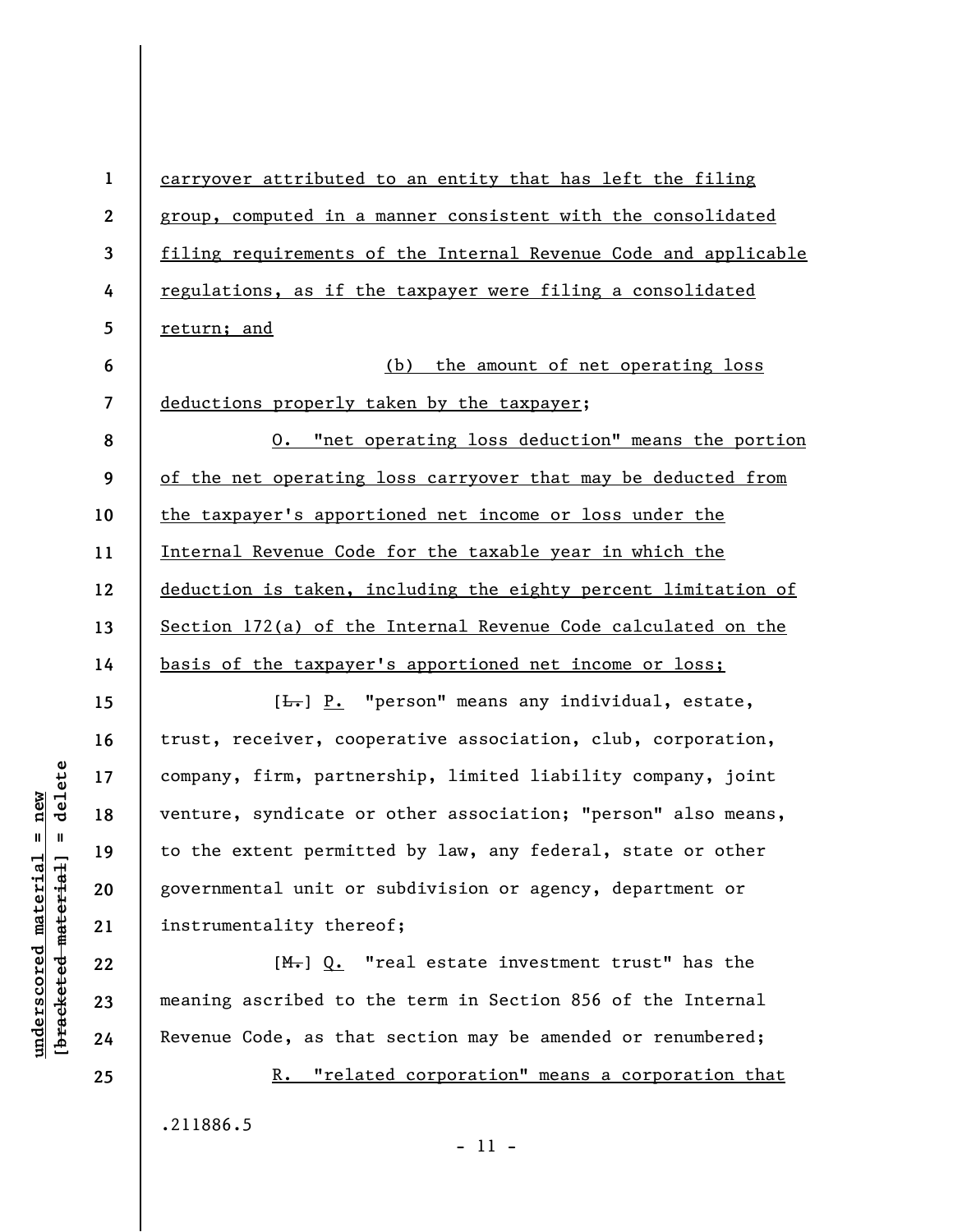**1 2 3 4 5 6 7 8 9 10 11 12 13 14 15 16 17 18 19 20 21 22**  is under common ownership with one or more corporations but that is not included in the same tax return; S. "return" means any tax or information return, including a water's-edge or worldwide combined return, a consolidated return, a declaration of estimated tax or a claim for refund, including any amendments or supplements to the return, required or permitted pursuant to a law subject to administration and enforcement pursuant to the Tax Administration Act and filed with the department by or on behalf of any person;  $[N_{\tau}]$   $T_{\tau}$  "secretary" means the secretary of taxation and revenue or the secretary's delegate; U. "separate year return" means a properly filed original or amended return for a taxable year beginning on or after January 1, 2020 by a taxpayer reporting a loss, a portion of which is claimed as part of the net operating loss carryover by another taxpayer in a subsequent return period;  $[\theta_{\tau}]$  V. "state" means any state of the United States, the District of Columbia, the commonwealth of Puerto Rico, any territory or possession of the United States or political subdivision thereof or any political subdivision of a foreign country;

 $[F-]$  W. "state or local bond" means a bond issued by a state other than New Mexico or by a local government other than one of New Mexico's political subdivisions, the interest

.211886.5

delete **[bracketed material] = delete**  $underscored material = new$ **underscored material = new**  $\frac{1}{2}$ 

**23** 

**24** 

**25** 

 $- 12 -$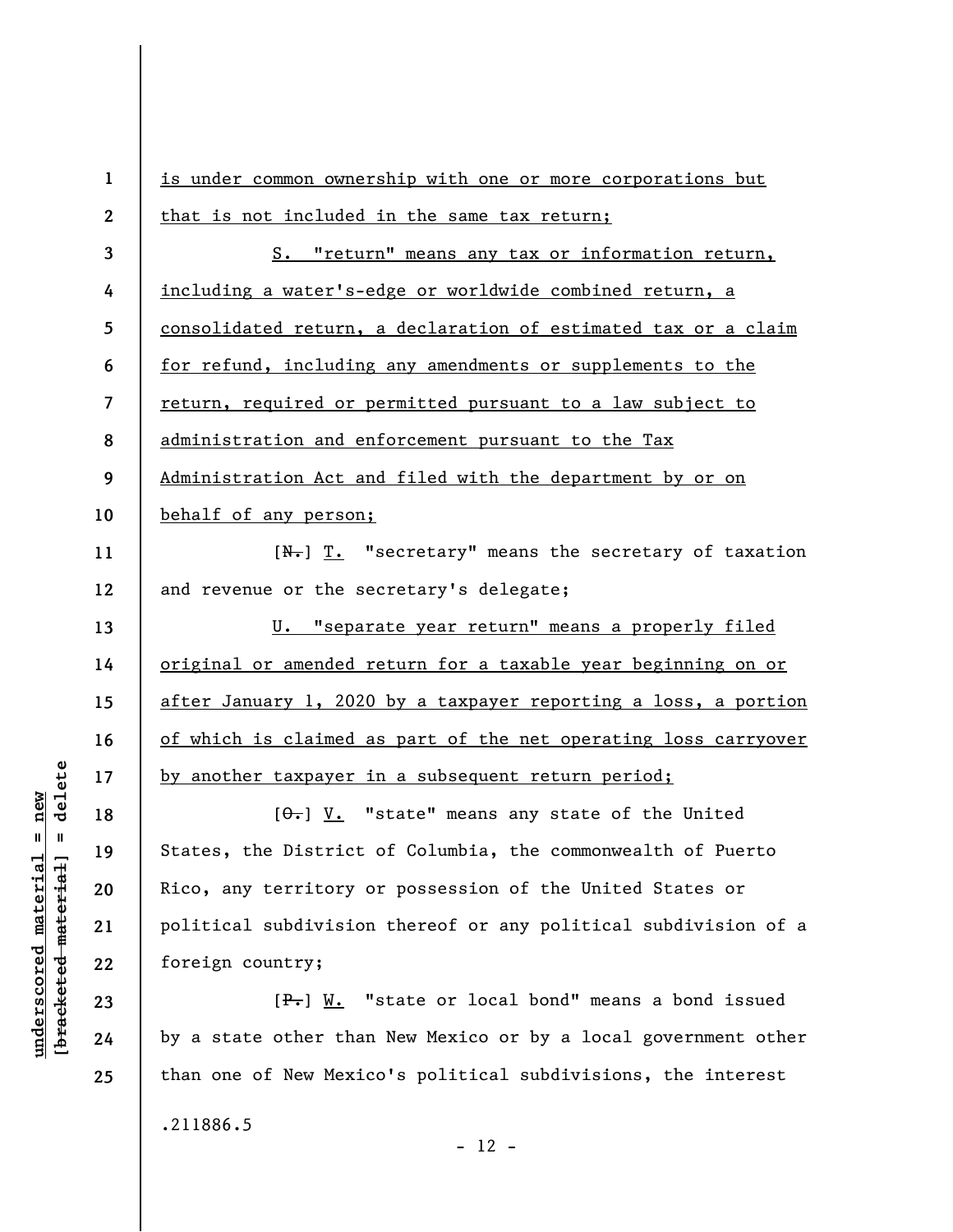from which is excluded from income for federal income tax purposes under Section 103 of the Internal Revenue Code, as that section may be amended or renumbered;

X. "taxable income" means a taxpayer's apportioned net income minus the net operating loss deduction for the taxable year;

**7 8 9 10 11 12**   $[\theta_{\overline{\tau}}]$  Y. "taxable year" means the calendar year or fiscal year upon the basis of which the net income or loss is computed under the Corporate Income and Franchise Tax Act and includes, in the case of the return made for a fractional part of a year under the provisions of that act, the period for which the return is made;

 $[R<sub>1</sub>]$  Z. "taxpayer" means any corporation subject to the taxes imposed by the Corporate Income and Franchise Tax Act; [and

S. AA. "unitary [corporations] group" means [two or more integrated corporations, other than any foreign corporation incorporated in a foreign country and not engaged in trade or business in the United States during the taxable year, that are owned in the amount of more than fifty percent and controlled by the same person and for which at least one of the following conditions exists:

(1) there is a unity of operations evidenced by central purchasing, advertising, accounting or other centralized services;

 $- 13 -$ 

.211886.5

 $\frac{1}{2}$  intereted material = delete **[bracketed material] = delete**  $underscored material = new$ **underscored material = new**

**1** 

**2** 

**3** 

**4** 

**5** 

**6** 

**13** 

**14** 

**15** 

**16** 

**17** 

**18** 

**19** 

**20** 

**21** 

**22** 

**23** 

**24** 

**25**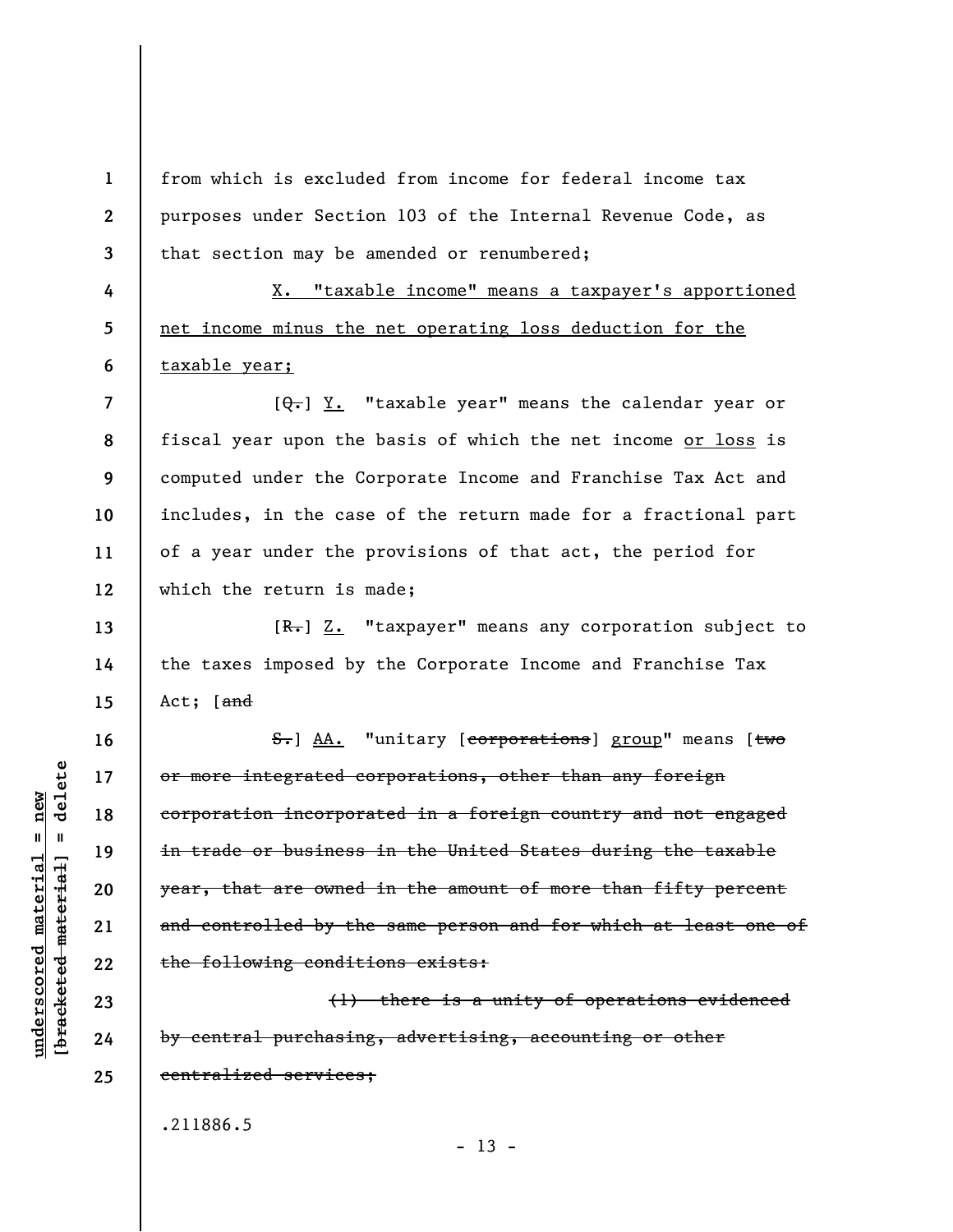| $\mathbf{1}$            | $(2)$ there is a centralized management or                      |
|-------------------------|-----------------------------------------------------------------|
| $\boldsymbol{2}$        | executive force and centralized system of operation; or         |
| 3                       | (3) the operations of the corporations are                      |
| 4                       | dependent upon or contribute property or services to one        |
| 5                       | another individually or as a group] a group of two or more      |
| 6                       | corporations, including a captive real estate investment trust, |
| $\overline{\mathbf{z}}$ | but not including an S corporation, an insurance company        |
| 8                       | subject to the provisions of the New Mexico Insurance Code, an  |
| 9                       | insurance company that would be subject to the New Mexico       |
| 10                      | Insurance Code if the insurance company engaged in business in  |
| 11                      | this state or a real estate investment trust that is not a      |
| 12                      | captive real estate investment trust, that are related through  |
| 13                      | common ownership;                                               |
| 14                      | BB. "water's-edge group" means all corporations                 |
| 15                      | that are part of a unitary group, except:                       |
| 16                      | (1) corporations that are exempt from                           |
| 17                      | corporate income tax pursuant to Section 7-2A-4 NMSA 1978; and  |
| 18                      | (2) corporations wherever organized or                          |
| 19                      | incorporated that have less than twenty percent of their        |
| 20                      | property, payroll and sales sourced to locations within the     |
| 21                      | United States, following the sourcing rules of the Uniform      |
| 22                      | Division of Income for Tax Purposes Act; and                    |
| 23                      | CC. "worldwide combined group" means all members of             |
| 24                      | a unitary group, except members that are exempt from corporate  |
| 25                      | income tax pursuant to Section 7-2A-4 NMSA 1978, irrespective   |
|                         | .211886.5                                                       |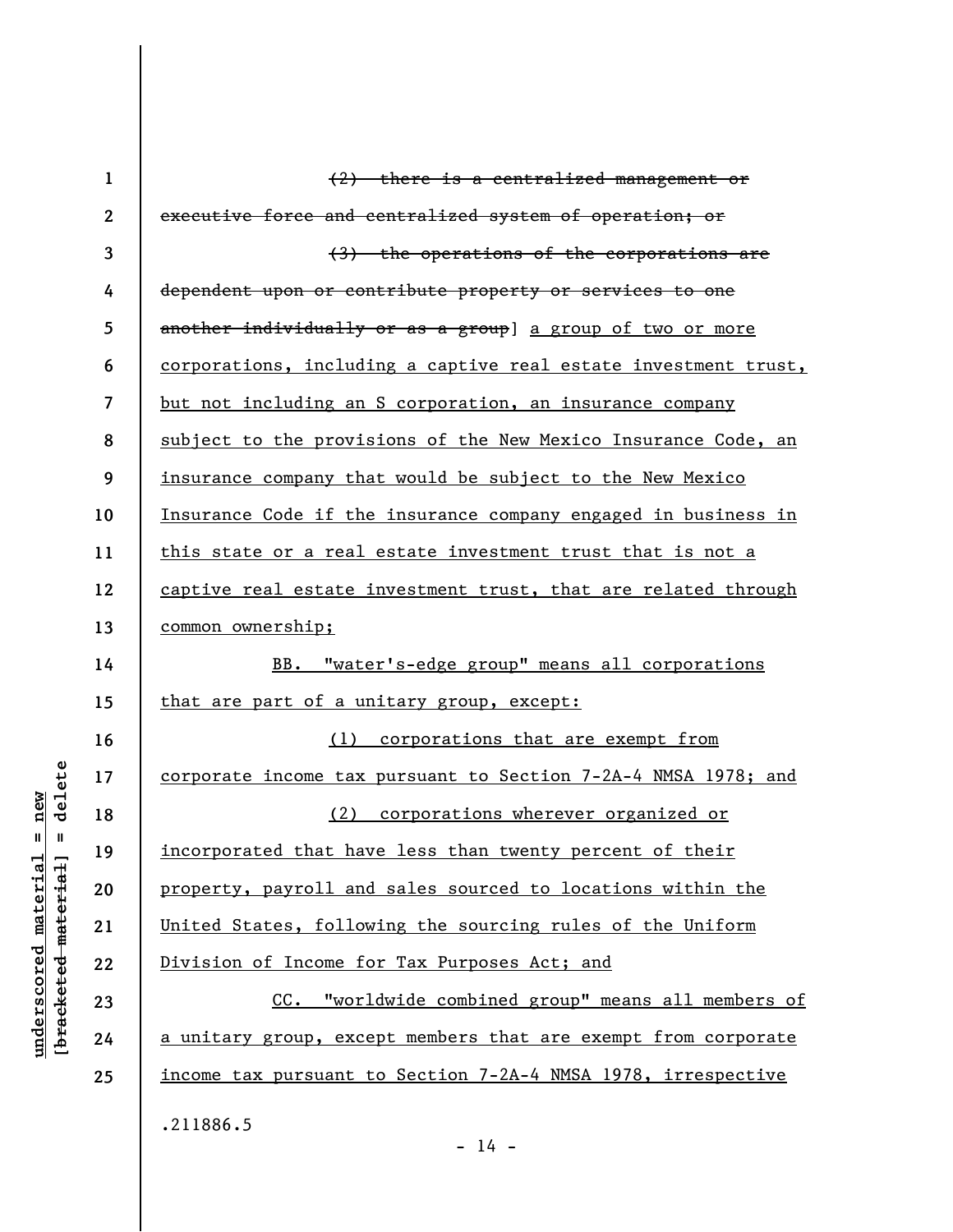**1 2 3 4 5 6 7 8 9 10 11 12 13 14 15 16 17 18 19 20 21 22 23**  of the country in which the corporations are incorporated or conduct business activity." **SECTION 2.** Section 7-2A-3 NMSA 1978 (being Laws 1981, Chapter 37, Section 36, as amended) is amended to read: "7-2A-3. IMPOSITION AND LEVY OF TAXES.-- A. A tax to be known as the "corporate income tax" is imposed at the rate specified in the Corporate Income and Franchise Tax Act upon the [net] taxable income of [every domestic corporation and upon the net income of every foreign corporation employed or] a corporation or group of corporations, in whatever jurisdiction organized or incorporated, that is engaged in the transaction of business in, into or from this state or deriving any income from any property or employment within this state. B. A tax to be known as the "corporate franchise tax" is imposed in the amount specified in the Corporate Income and Franchise Tax Act upon every domestic corporation and upon every foreign corporation employed or engaged in the transaction of business in, into or from this state or deriving any income from any property or employment within this state and upon every domestic or foreign corporation, whether engaged in active business or not, but having or exercising its corporate franchise in this state."

**SECTION 3.** Section 7-2A-8.3 NMSA 1978 (being Laws 1983, Chapter 213, Section 12, as amended) is amended to read: .211886.5

delete **[bracketed material] = delete**  $anderscored material = new$ **underscored material = new**  $\mathbf{u}$ bracketed material

**24** 

**25** 

 $- 15 -$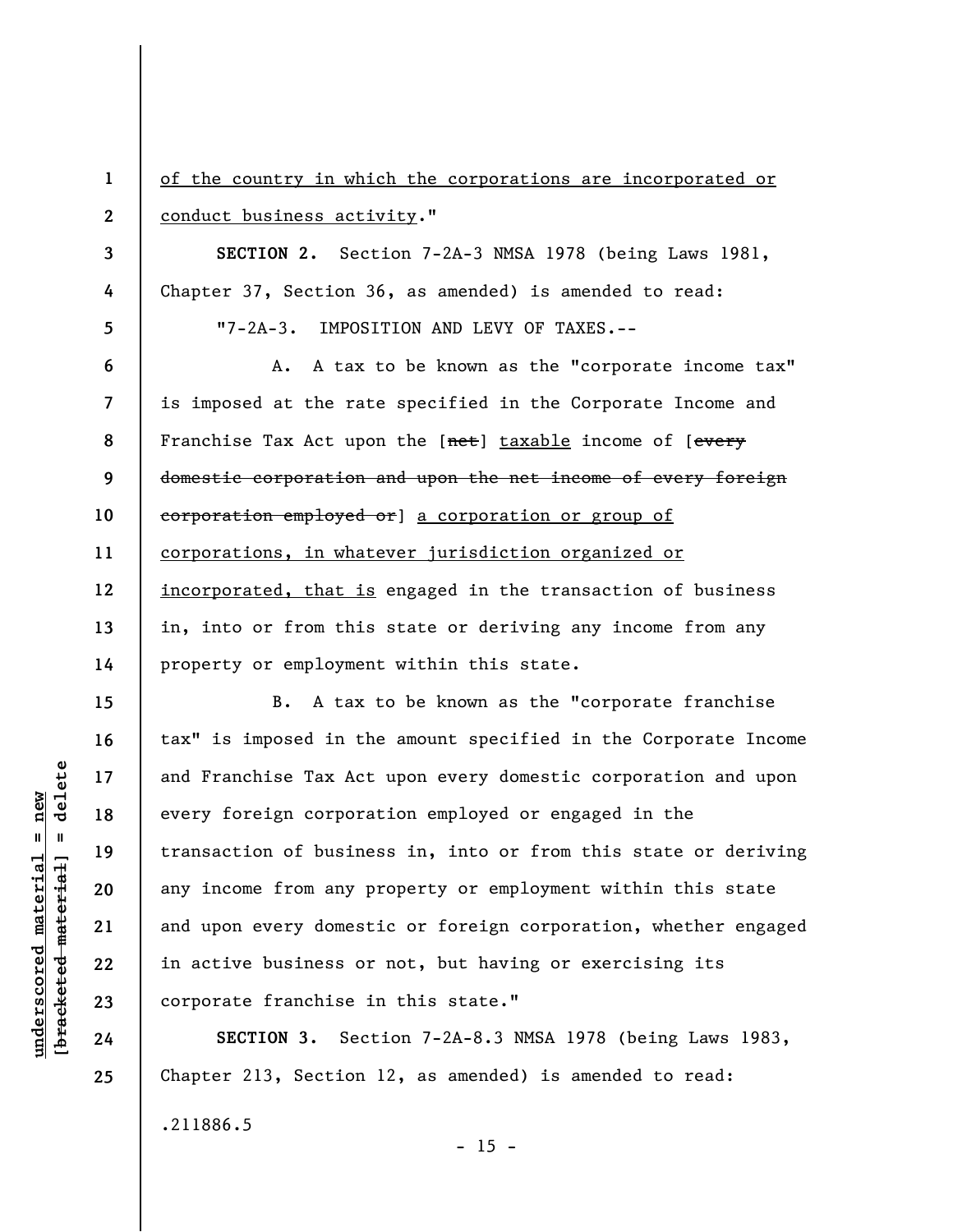**1** 

"7-2A-8.3. COMBINED AND CONSOLIDATED RETURNS.--

**2 3 4 5 6 7 8 9 10 11 12 13 14 15 16 17 18 19 20**  [A. A unitary corporation that is subject to taxation under the Corporate Income and Franchise Tax Act and that has not previously filed a combined return pursuant to this section or a consolidated return pursuant to Section 7-2A-8.4 NMSA 1978 may elect to file a combined return with other unitary corporations as though the entire combined net income were that of one corporation; provided, however, that for taxable years beginning on or after January 1, 2014, a unitary corporation that provides retail sales of goods in a facility of more than thirty thousand square feet under one roof in New Mexico shall file a combined return with other unitary corporations as though the entire combined net income were that of one corporation. The return filed under this method of reporting shall include the net income of all the unitary corporations. Transactions among the unitary corporations may be eliminated by applying the appropriate rules for reporting income for a consolidated federal income tax return. Any corporation that has filed an income tax return with New Mexico pursuant to Section 7-2A-8.4 NMSA 1978 shall not file pursuant to this section unless the secretary gives prior permission to file on a combined return basis.

B. Once corporations have reported net income through a combined return for any taxable year, they shall file combined returns for subsequent taxable years, so long as they

.211886.5

**[bracketed material] = delete** bracketed material **21 22 23 24** 

**25** 

**underscored material = new**

 $anderscored material = new$ 

delete

 $\mathbf{I}$ 

 $- 16 -$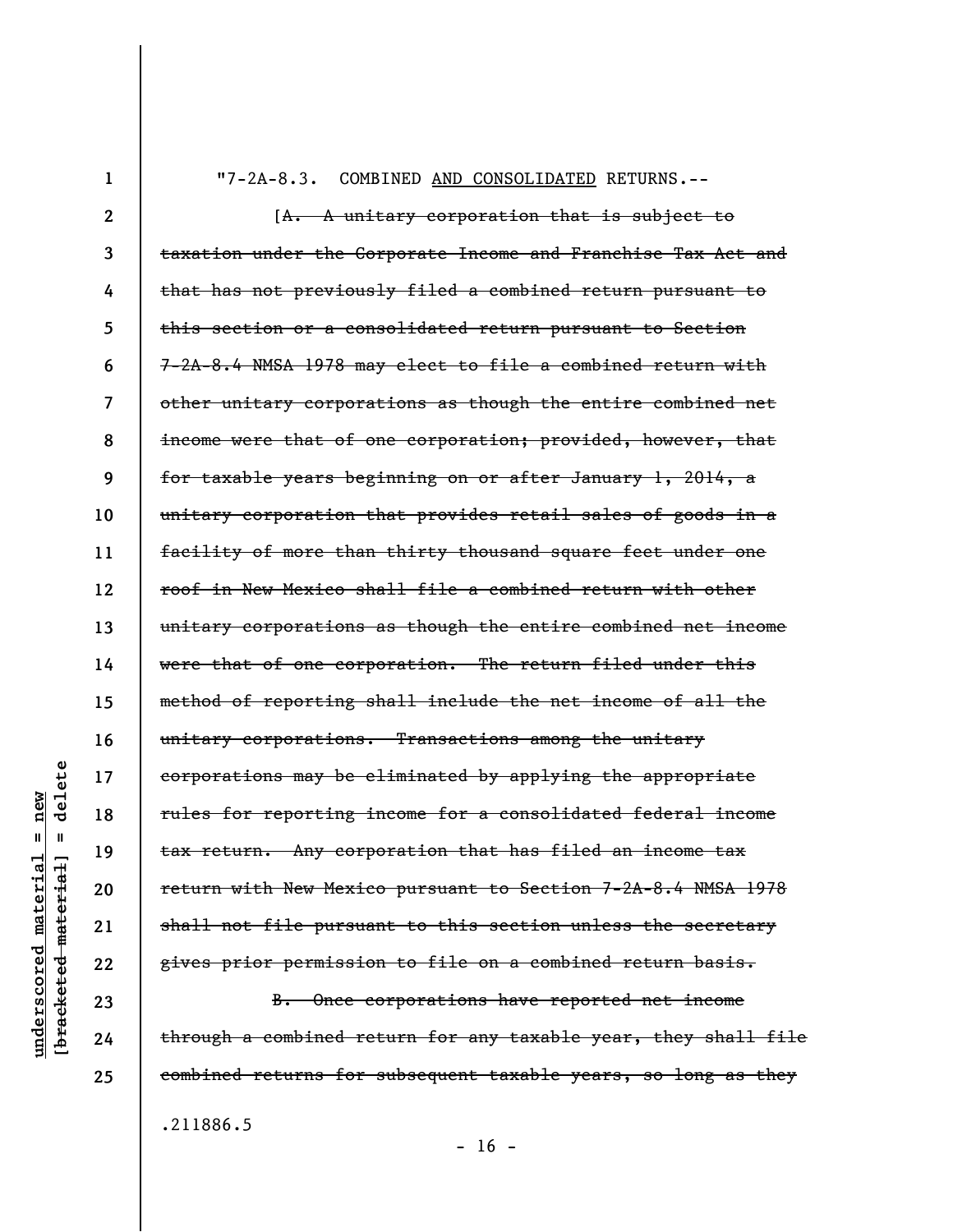**1 2 3 4**  remain unitary corporations, unless the corporations elect to file pursuant to Section 7-2A-8.4 NMSA 1978 or unless the secretary grants prior permission for one or more of the corporations to file individually.

**5 6 7 8 9 10 11 12 13**  C. For taxable years beginning on or after January 1, 1993, no unitary corporation once included in a combined return may elect, or be granted permission by the secretary, for any subsequent taxable year to separately account pursuant to Paragraph (4) of Subsection A of Section 7-2A-8 NMSA 1978. D. Notwithstanding Subsection A of this section, a unitary corporation shall not be required to file a combined return pursuant to this section if that unitary corporation: (1) has operations in New Mexico at facilities

**14**  that do not provide retail sales of goods; and

**15 16 17 18 19 20 21 22 23 24 25**  (2) employs at least seven hundred fifty employees in New Mexico at such facilities. Corporations that are part of a unitary group shall file a return properly reporting and paying tax on taxable income as a worldwide combined group unless they properly elect to report and pay tax on taxable income as a water's-edge or consolidated group, pursuant to department rules and instructions, on the first original return required to be filed on or after January 1, 2020. Corporations electing to file a consolidated return must file on that same basis for federal income tax purposes. Once a unitary or consolidated group has properly made an election

.211886.5

- 17 -

## delete **[bracketed material] = delete**  $anderscored material = new$ **underscored material = new**  $\mathbf{I}$ bracketed material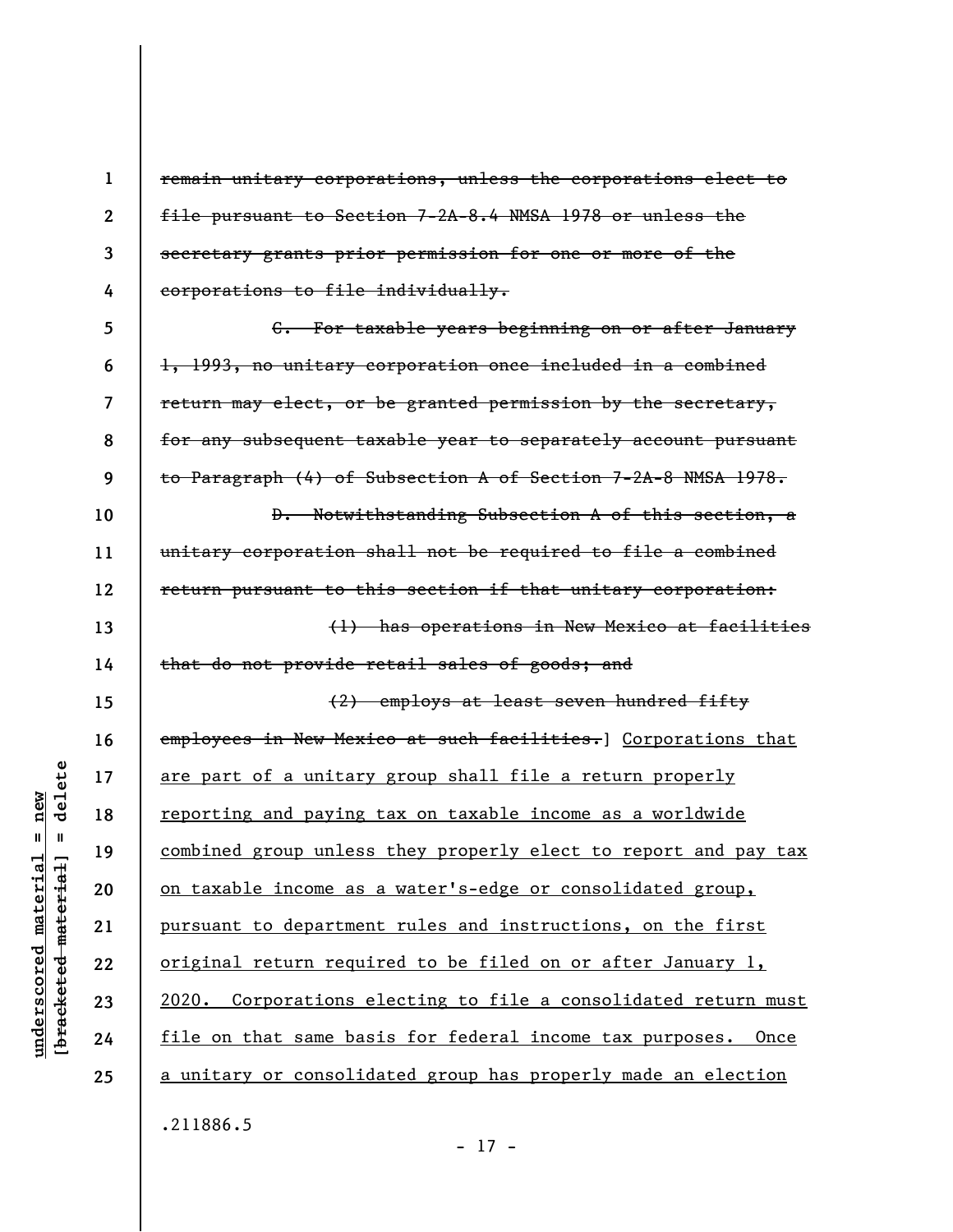| $\mathbf{1}$   | to file as a water's-edge or consolidated group, neither the   |
|----------------|----------------------------------------------------------------|
| $\overline{2}$ | group nor any of the group's members may file a return on any  |
| 3              | other basis without permission of the secretary. Corporations  |
| 4              | that are part of a unitary group filing a group return are     |
| 5              | jointly and severally liable for the tax imposed pursuant to   |
| 6              | the Corporate Income and Franchise Tax Act on taxable income." |
| $\overline{7}$ | SECTION 4. Section 7-4-18 NMSA 1978 (being Laws 1965,          |
| 8              | Chapter 203, Section 18) is amended to read:                   |
| 9              | $"7 - 4 - 18.$<br>DETERMINATION OF SALES IN THIS STATE OF      |
| 10             | SERVICES AND OTHER [THAN TANGIBLE PERSONAL] PROPERTY FOR       |
| 11             | INCLUSION IN SALES FACTOR.--                                   |
| 12             | A. Sales, other than sales [of tangible personal               |
| 13             | property] described in Section 7-4-17 NMSA 1978, are in this   |
| 14             | state: [if                                                     |
| 15             | A. the income-producing activity is performed in               |
| 16             | this state; or                                                 |
| 17             | B. the income-producing activity is performed both             |
| 18             | in and outside this state and a greater proportion of the      |
| 19             | income-producing activity is performed in this state than in   |
| 20             | any other state based on costs of performance]                 |
| 21             | (1) in the case of sale, rental, lease or                      |
| 22             | license of real property, if and to the extent the real        |
| 23             | property is located in this state;                             |
| 24             | (2) in the case of rental, lease or license of                 |
| 25             | tangible personal property, if and to the extent the tangible  |
|                | .211886.5<br>$-18 -$                                           |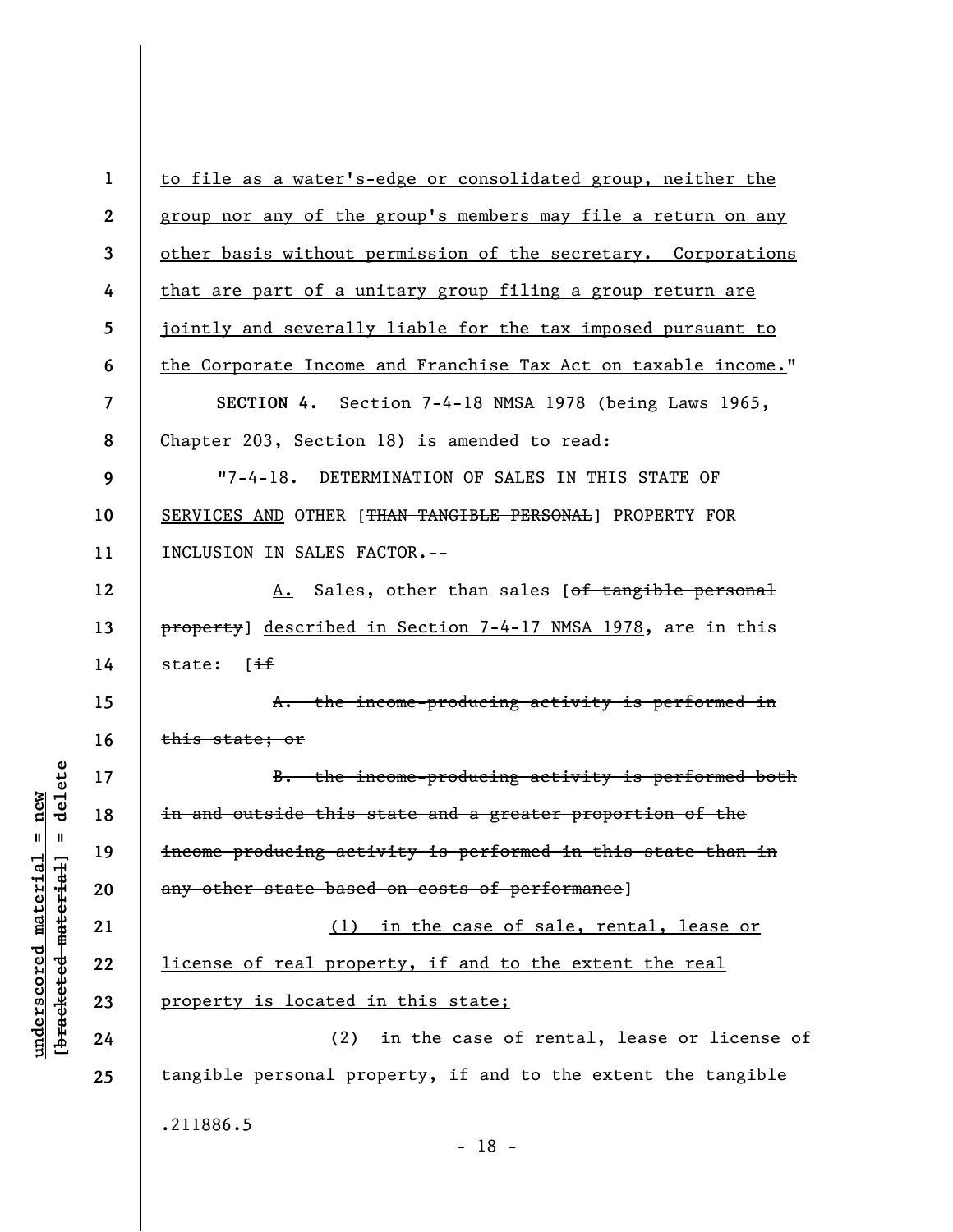| $\mathbf{1}$             | personal property is located in this state;                     |
|--------------------------|-----------------------------------------------------------------|
| $\boldsymbol{2}$         | (3) in the case of sale of a service, if and                    |
| 3                        | to the extent the service is delivered to a location in this    |
| 4                        | state; and                                                      |
| 5                        | (4) in the case of sale, rental, lease or                       |
| 6                        | license of intangible property, if and to the extent the        |
| $\overline{\mathcal{L}}$ | intangible property is used in this state.                      |
| 8                        | B. If the state or states of assignment under                   |
| 9                        | Subsection A of this section cannot be determined, the state or |
| 10                       | states of assignment shall be reasonably approximated.          |
| 11                       | C. If the taxpayer is not taxable in a state to                 |
| 12                       | which a sale is assigned pursuant to Subsection A of this       |
| 13                       | section or if the state of assignment cannot be determined or   |
| 14                       | reasonably approximated pursuant to Subsection B of this        |
| 15                       | section, that sale shall be excluded from the numerator and     |
| 16                       | denominator of the sales factor.                                |
| 17                       | D. The department may promulgate rules as necessary             |
| 18                       | or appropriate to carry out the purposes of this section."      |
| 19                       | SECTION 5.<br>TEMPORARY PROVISION--PROMULGATION OF RULES.       |
| 20                       | Prior to January 1, 2020, the secretary of taxation and revenue |
| 21                       | shall promulgate rules to administer the provisions of this     |
| 22                       | 2019 act.                                                       |
| 23                       | SECTION 6. REPEAL.--Sections 7-2A-8 and 7-2A-8.4 NMSA           |
| 24                       | 1978 (being Laws 1981, Chapter 37, Section 41 and Laws 1983,    |
| 25                       | Chapter 213, Section 13, as amended) are repealed.              |
|                          | .211886.5                                                       |

- 19 -

 $[**bracket**et~~ed matched~~ + **net** + **1** + **1**$  = delete **[bracketed material] = delete**  $underscored material = new$ **underscored material = new**